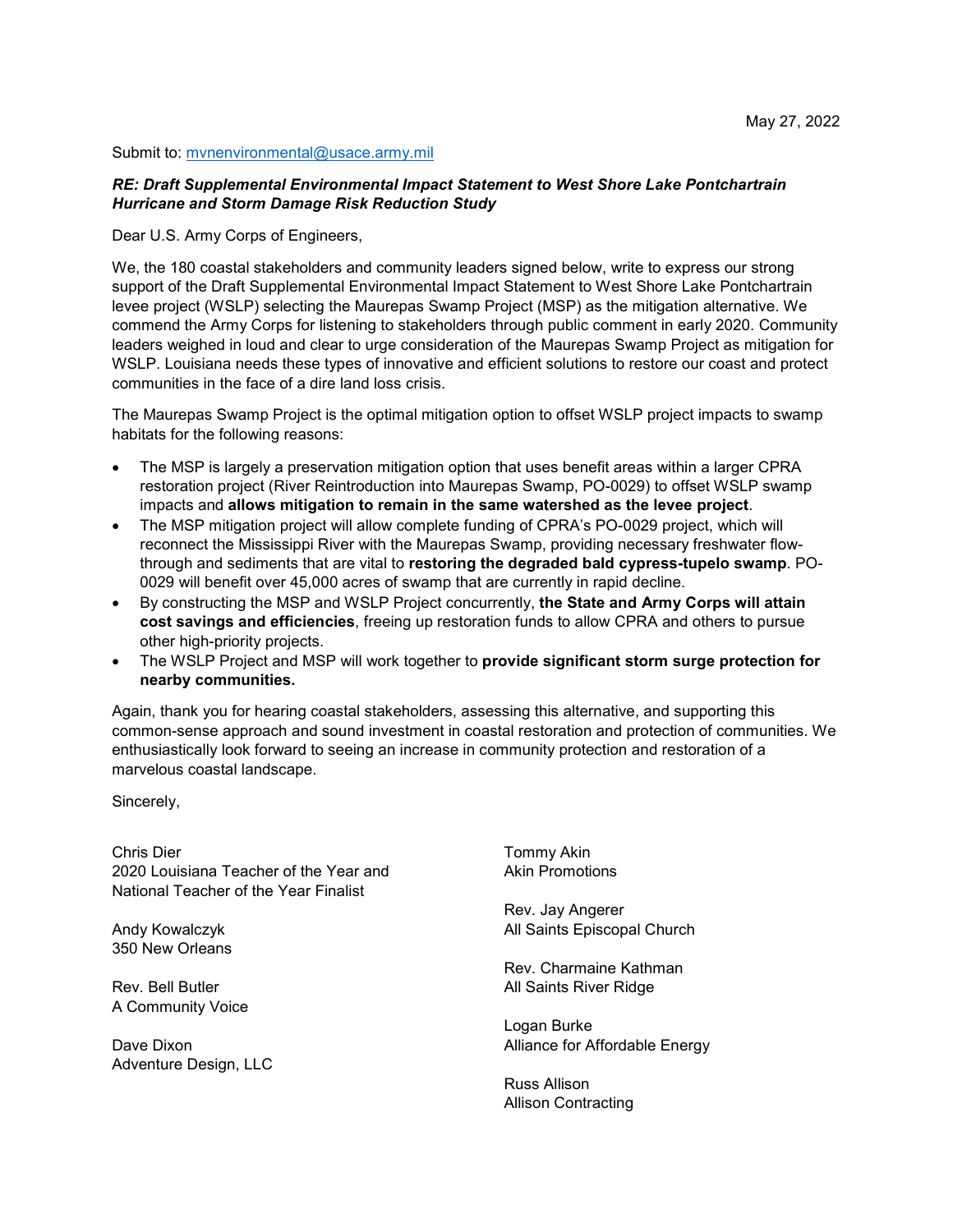Polly Glover Ascension Parish Resident

Allen Hughes Avery Outdoors

Fred Zink Avian-X Decoys

T. Bradley Keith Barataria-Terrebonne National Estuary Program

Adam Knapp Baton Rouge Area Chamber

James Peter Kelly Baton Rouge Resident

Dave Demarest Bayou Beer Garden, Bayou Wine Garden, Holy Ground Irish Pub

Fiona Delargy Bayou Beer Garden, Bayou Wine Garden, Holy Ground Irish Pub

Mike Boyd Beaver Dam Hunting Services

Rev. Dr. Cory Sparks Bethany United Methodist Church

Bill Buckley Bill Buckley Outdoor Photography

Wes Higgins Bill Lewis Fishing (Rat-L-Trap)

Michael Fleeman Black Ops Duck Calls

Jackie VanCleave Blackley VanCleave Fishing

Buck Gardner Buck Gardner Calls

Dana Honn Cafe Carmo

Ryan Lambert Cajun Fishing Adventures Barnie Calef Calef Calls Inc.

Byron Almquist Canoe and Trail

Rick Allison Capital Heavy Equipment

Travis Thompson Cast & Blast Florida

Dickie Brennan Chef and Restaurateur

Fernell Cryar Christ Church Covington

Richard Cryar Christ Church Covington

John Koeferl Citizens Against Widening the Industrial Canal

Zach Monroe City of New Orleans

Pete Digre Climate Reality NOLA

Caroline Hayes Coalition for Coastal Resilience and the Economy (CCRE)

Laci Melancon Coastal Technical Assistance Center

Charlotte Clarke Common Ground Relief Wetlands, LLC

Nina Compton Compère Lapin, Bywater American Bistro

Kimberly Reyher Coalition to Restore Coastal Louisiana

Sarah Giles Coalition to Restore Coastal Louisiana Board of **Directors**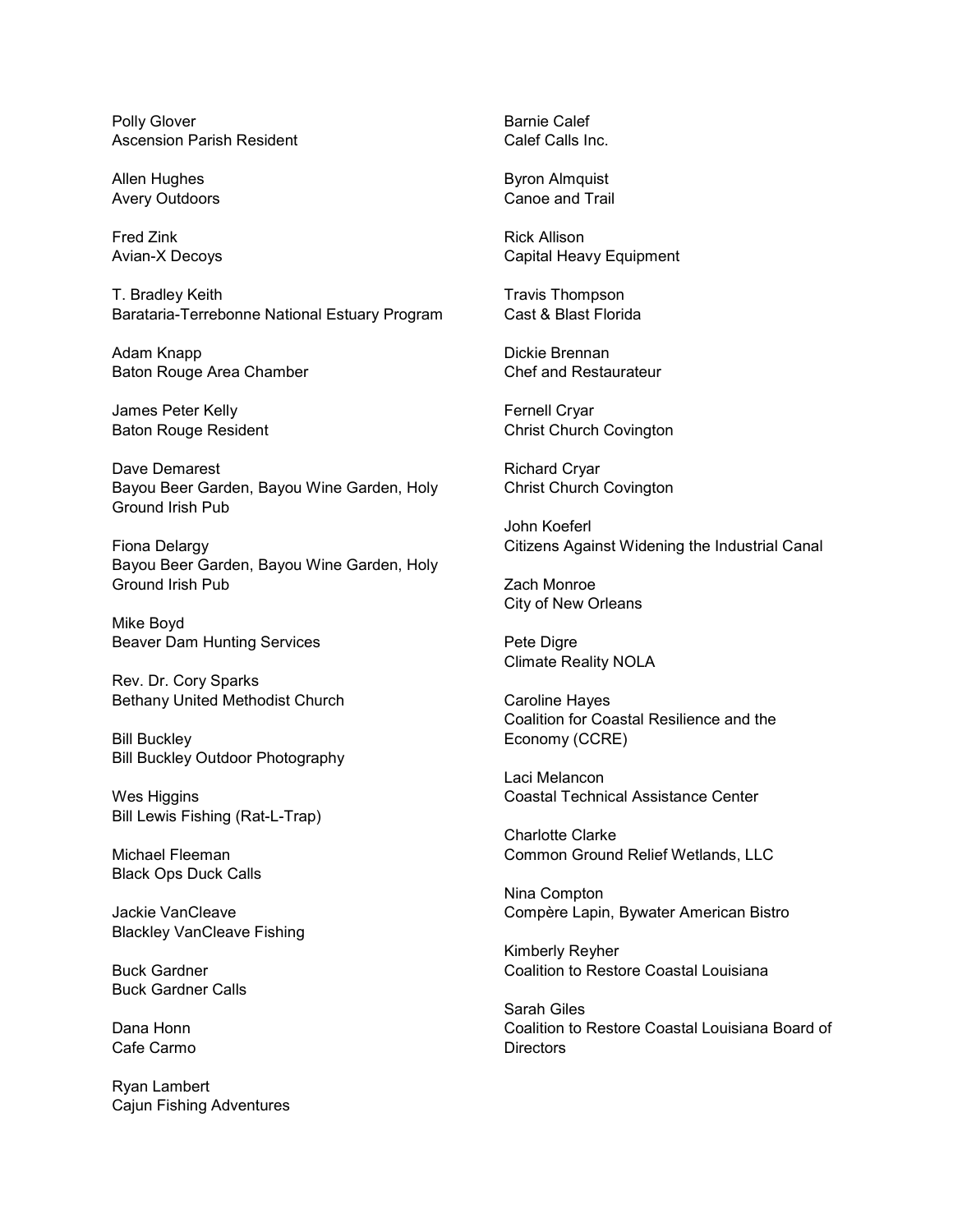Brendan Hughes Coalition to Restore Coastal Louisiana Board of **Directors** 

Parker Kilgore Coalition to Restore Coastal Louisiana Board of **Directors** 

Terrence Lockett Coalition to Restore Coastal Louisiana Board of **Directors** 

Robert Gardiner Coalition to Restore Coastal Louisiana Board of **Directors** 

James Tripp Coalition to Restore Coastal Louisiana Coastal Advisory Council

Robert D. Gorman Coalition to Restore Coastal Louisiana Coastal Advisory Council

Tina Freeman Coalition to Restore Coastal Louisiana Coastal Advisory Council

Monique Harden Deep South Center for Environmental Justice

Mike Benge Delacroix Corporation

Richie Blink Delta Discovery

John Lopez, PhD Delta Science, LLC

Erik Guggenheim Delta Structural Technology

Brock Piglia DonahueFavret Contractors

Rockey LeFlore **Ducksouth** 

Barney Callahan East Ascension Sportsman's League Jennifer Sherrod-Blackwell Elysian Seafood & Elysian Events Catering

Ernesto Maldonado EM Improvements

Harry Shearer Entertainer

Cathleen Berthelot Environmental Defense Fund

Deacon Joey Clavijo Episcopal Diocese of Louisiana

Rev. Frederick Devall Episcopal Diocese of Louisiana

Garvin Pittman, PMP Fenstermaker

Randy Fertel Fertel Foundation

Shawn Moses Anglim First Grace United Methodist Church

Jacqueline Richard Fletcher Technical Community College

Dr. Kristine Strickland Fletcher Technical Community College

Denise Byrne Friends of New Orleans, Founding Board Member

Greg Za Maurin Friends of the Manchac Greenway

Ramsey Russell [GetDucks.com](http://getducks.com/)

Bill Bridge Global Green USA

Warren Coco Go-Devil Manufacturers

Butch Davis Godfather Manufacturing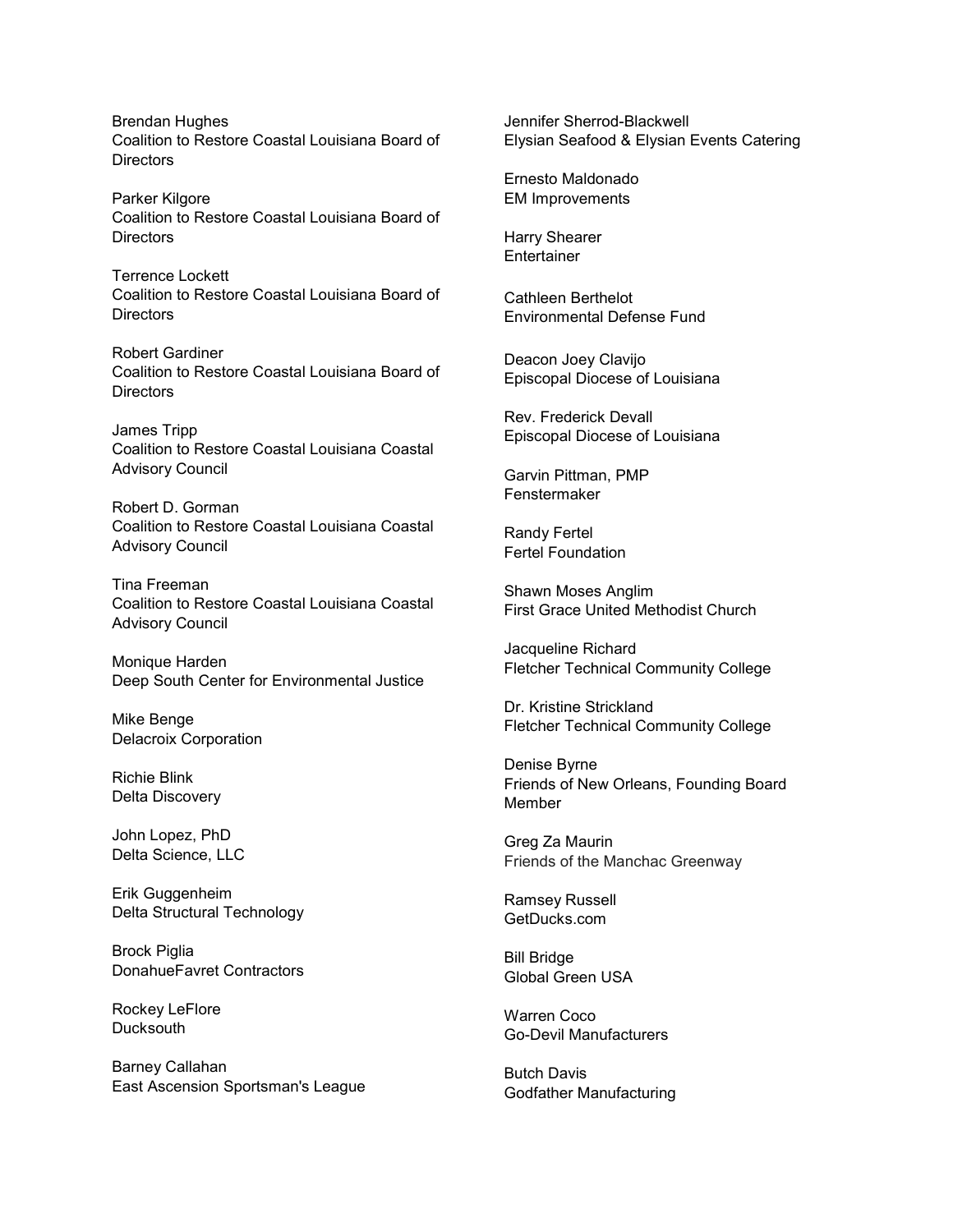Michael Hecht Greater New Orleans, Inc. (GNO, Inc.)

Brent McCrossen GRIPNR, Revelry StartUp Studio

Cynthia Sarthou Healthy Gulf

Mayra Pineda Hispanic Chamber of Commerce of LA

Laura Paul Holy Cross Neighborhood Association

Steve McCadams Hunting & Fishing with Steve McCadams

Brian Chandler Key Corner Sportsman's Club

Lauren Hall LAH Designs

Canaan Heard Lake Charles Resident

Louis Capo Lakefront Management Authority

Cindy Brown Land Trust for Louisiana

Jake Latendresse Latendresse Media

Garry Mason Legends of the Outdoors Hall of Fame

Sandy Rosenthal [Levees.org](http://levees.org/)

Liz Shephard **LifeCity** 

Patrick A. Barnes, P.G. Limitless Vistas, Inc.

Louis Michot Lost Bayou Ramblers

Sheila A. Tahir Louisiana Bucket Brigade

Rep. Amy Freeman Louisiana House of Representatives

Rep. Royce Duplessis Louisiana House of Representatives

Rep. Matthew Willard Louisiana House of Representatives

Rep. Mandie Landry Louisiana House of Representatives

Leigh Rachel Louisiana Interchurch Conference

Marie Gould Louisiana Lost Lands Environmental Tours

Mike Smith Louisiana Marsh Guide Service

Karen Carter Peterson Former Louisiana State Senator

Sen. Joseph Bouie Louisiana State Senate

Rebecca Triche Louisiana Wildlife Federation

Arthur Johnson Lower 9th Ward Center for Sustainable Engagement and Development

Shirley Laska Lowlander Center, Co-founder & Senior Staff

Marcus Jacobs Marjie's Grill, Seafood Sally's

Mickey Graham MG Structures

Topher Rieth Mid City Construction

Carlton Viers Mid-South Hunting & Fishing News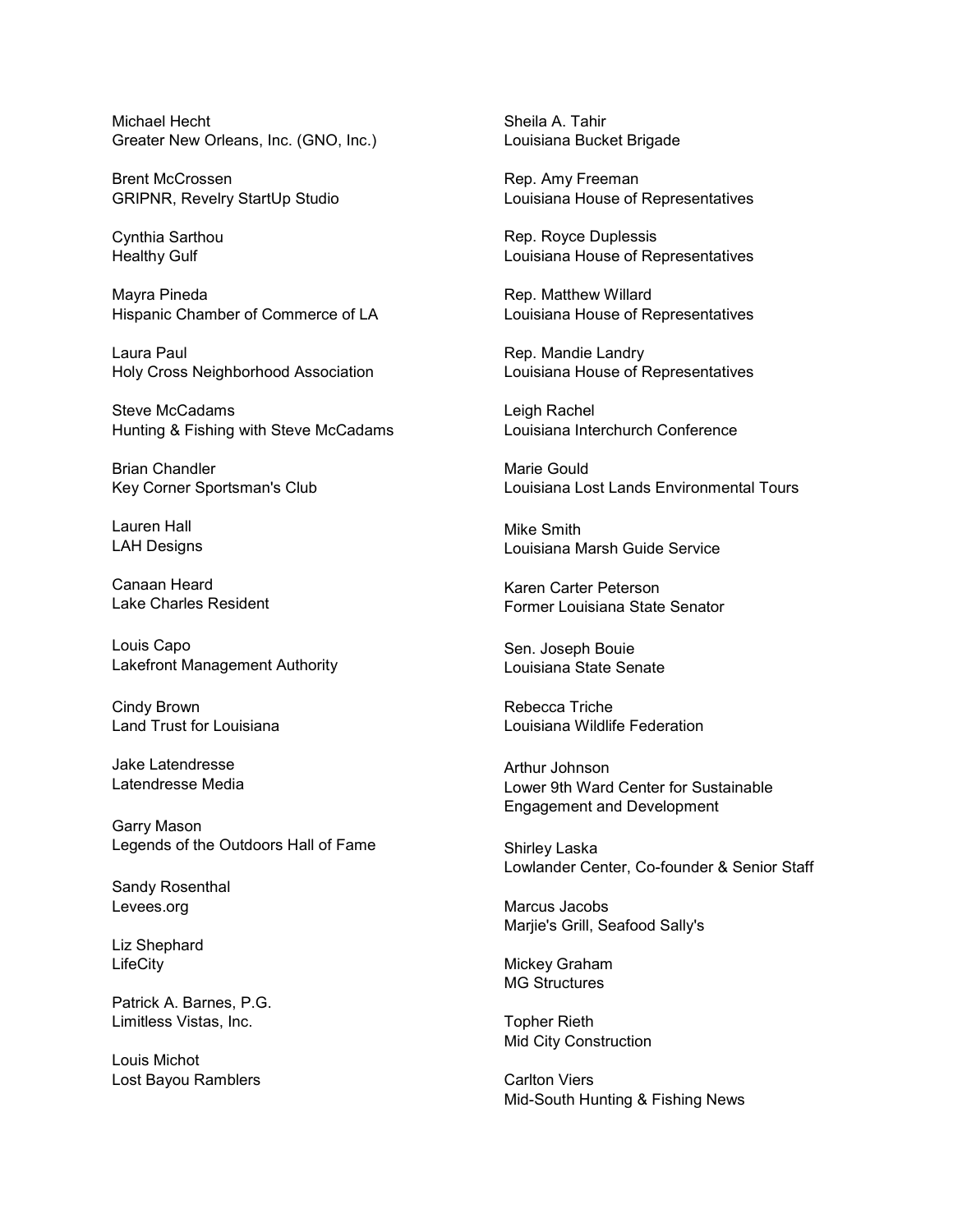Melissa Martin Mosquito Supper Club

Brian Moore National Audubon Society

Amanda Moore National Wildlife Federation

Walter Leger III New Orleans & Company

Sandra Lindquist New Orleans Chamber of Commerce

Jim Hyatt New Orleans Fly Fishers

Cynthia Guillment New Orleans Resident

Ellen Blue New Orleans Resident

Kristian Sonnier New Orleans Resident

Megan Thorne Sfamurri New Orleans Resident

Nathan Richard New Orleans Resident

Dr. Jay Clune Nicholls State University

Jon Dijkhuizen NOLA Woodworks

Jennifer Coulson Orleans Audubon Society

Greg Gasperecz Orleans Parish Resident

Ellen Ball Orleans Parish Resident

Stephen Chustz Outcome Based Solutions Larry Rea Outdoors with Larry Rea

James Collier Paprika Studios and The Boil Advisory

Gary Rispone Paradise Louisiana TV

Meg Bankston Parishes Advocating for Coastal Endurance

Kristi Trail Pontchartrain Conservancy

John Kinabrew Pontchartrain Conservancy Advocacy Committee Member

Andrew Brien Pontchartrain Conservancy Advocacy Committee Member

Philip Clinton Pontchartrain Conservancy Advocacy Committee Member

Patricia Meadowcroft Pontchartrain Conservancy Board of Directors

Martin Landrieu Pontchartrain Conservancy Board of Directors

Ryan Prewitt Pêche Seafood Grill

Virginia Hanusik Photographer

Leighann Smith Piece of Meat Butcher

Monica Gorman Pontchartrain Basin Board Member – CPRA

John D. Ross Jr. PosiGen

James Wiltenmuth Postlethwaite & Netterville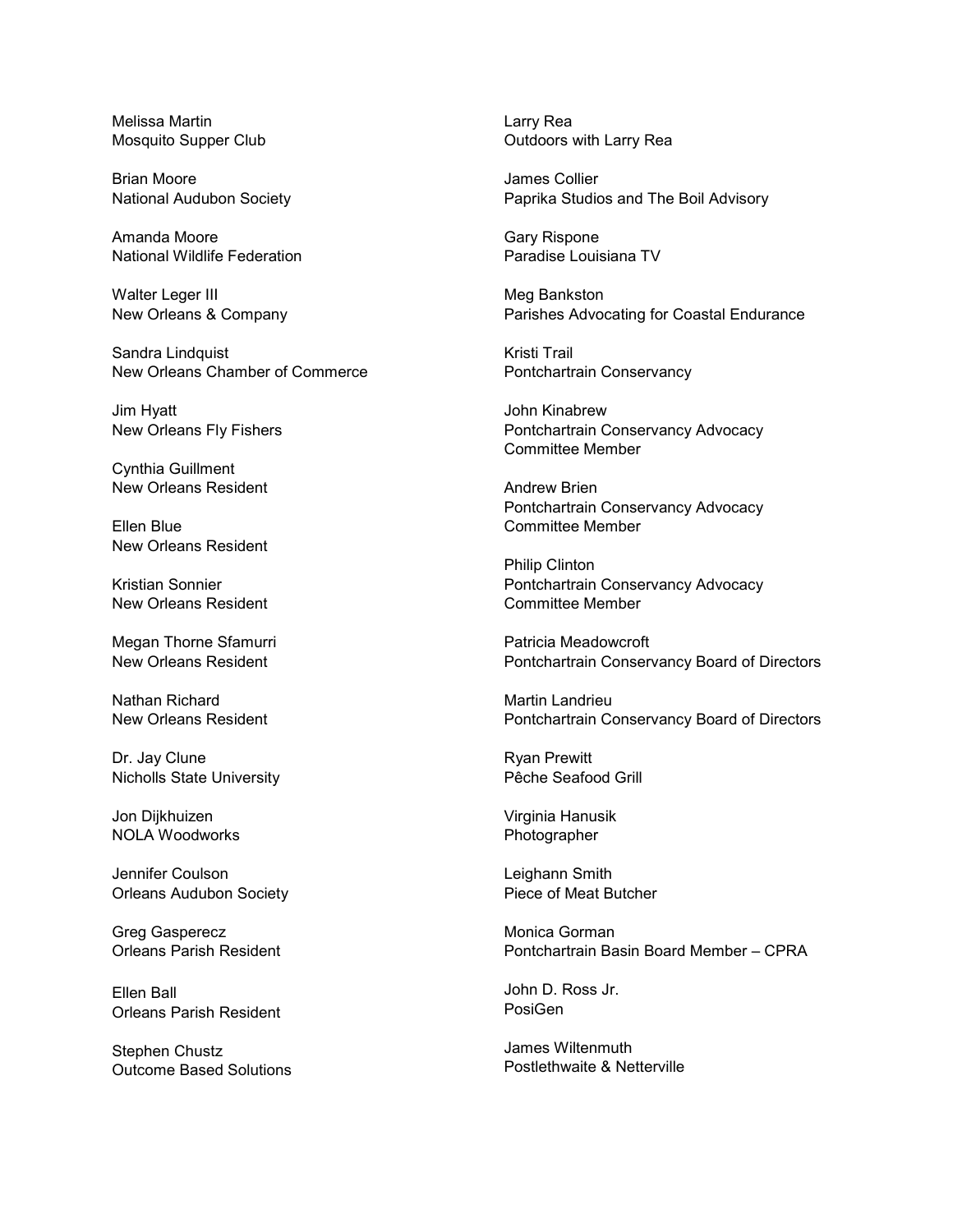Chris Hill Premier Custom Calls

Karl Rabago Rábago Energy LLC

Stuart Swanson Red River Cold Storage

Simone Maloz Restore the Mississippi River Delta

Chassity McComack River Region Chamber of Commerce

Doug Karpicke Riverview Appraisal

Jim Ronquest RNT Calls

Susan Spicer Rosedale Restaurant

Kirk Rhinehart Royal Engineering & Consultants, LLC

Ashwin Vilkhu Saffron NOLA

Leo Laventhal Sierra Club - New Orleans

Vic Lafont South Louisiana Economic Council

Kelli Chandler South Louisiana Flood Protection Authority – East

Mindy Nunez Airhart Southern Services & Equipment, Inc.

Meredith Dowling SouthWings, LLC

President Matthew Jewell St. Charles Parish

St. Charles Parish Council

George Bond St. George's Episcopal

President Jaclyn Hotard St. John the Baptist Parish

Ashley Liuzza Stag Liuzza LLC

Mark Copley Strike King Lure Company

Scott Gordon Take 'Em Magazine

Chris Macaluso Teddy Roosevelt Conservation Partnership

Captain Wendy Billiot Terrebonne Parish Resident

Blaise Pezold The Arlene and Joseph Meraux Charitable Foundation

Barbara Johnson The Great Delta Tours

Jason Goodenough The New Culinarian

Mike Stewart The Stewart Agency

Jessica Dandridge The Water Collaborative

Pat Pitt The Waterfowler Taxidermy

Sarah Mack, PhD. Tierra Resources, LLC

Eric Cosby Top Brass Tackle

Chef Isaac Toups Toups' Meatery

Adam Adkisson Triton Boats